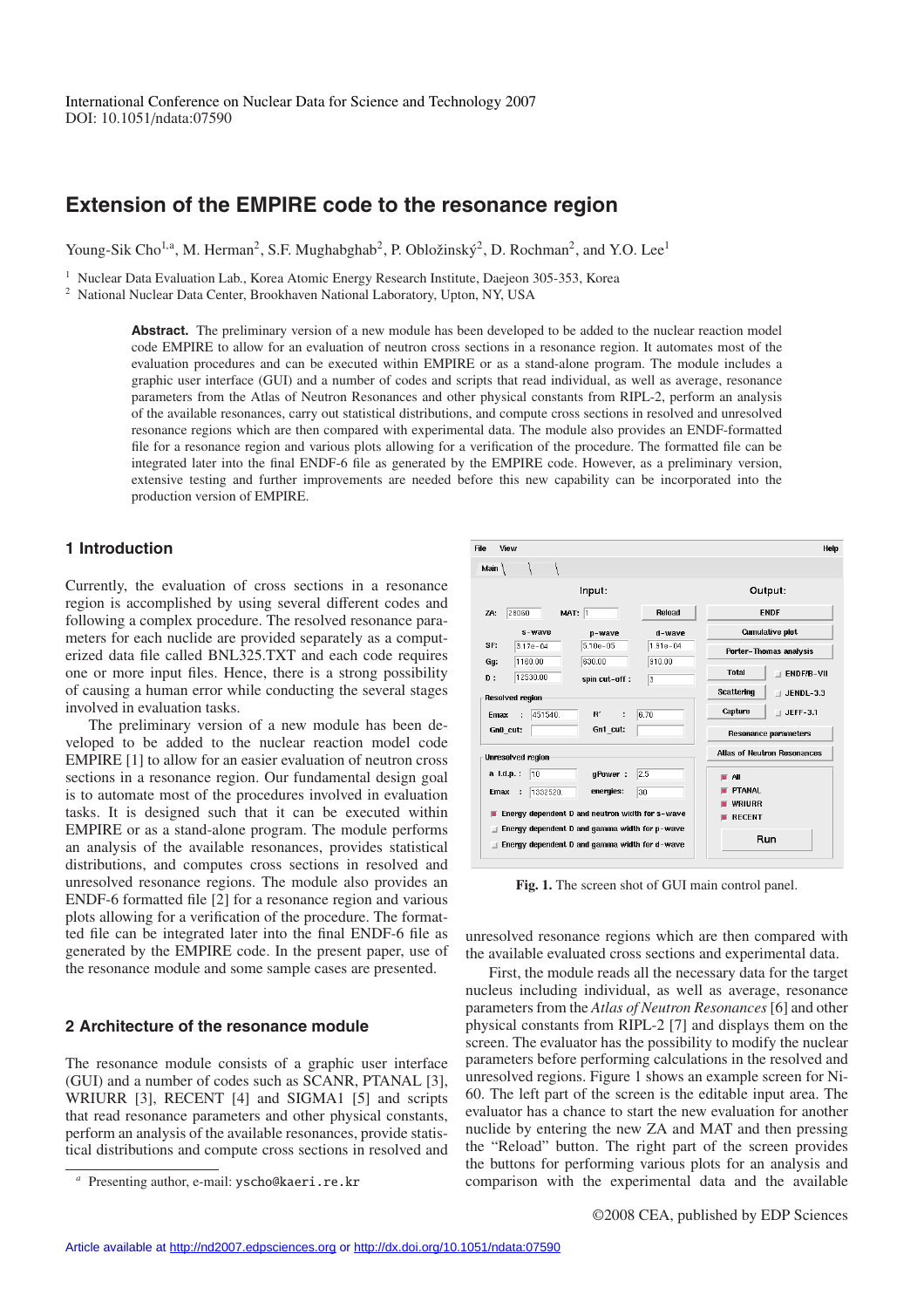| File | Edit                     | Tools | Syntax                                         | <b>Buffers</b>                         | Window |    | Help                               |                                     |             |         |                                                                                                       |                                                                                                               |                                    |
|------|--------------------------|-------|------------------------------------------------|----------------------------------------|--------|----|------------------------------------|-------------------------------------|-------------|---------|-------------------------------------------------------------------------------------------------------|---------------------------------------------------------------------------------------------------------------|------------------------------------|
| D W  |                          |       | $\hat{\boldsymbol{\omega}}$ $\boldsymbol{\Xi}$ | 脑白                                     |        |    |                                    |                                     |             |         |                                                                                                       |                                                                                                               |                                    |
|      | ***********              |       |                                                |                                        |        |    |                                    |                                     |             |         |                                                                                                       |                                                                                                               |                                    |
|      |                          |       |                                                |                                        |        |    |                                    |                                     |             |         |                                                                                                       | # Resonance Parameters for Z=28 Generated by ATLAS2DB Version 0.4 [11-Jan-2007] on 17-Jan-2007 at 11:49:45:97 |                                    |
|      |                          |       |                                                |                                        |        |    |                                    |                                     |             |         | # All resonance energies and parameters and their associated uncertainties are in electron Volts (eV) |                                                                                                               |                                    |
|      | # ZA ISYINS              |       | T1/2                                           | R                                      |        | DE | $\mathcal{X}$                      | $\perp$ 1<br>MI J IMILICODIMI Value | Parameter 1 |         | Parameter <sub>2</sub><br>  Uncer, [CODIM] Value                                                      | I Uncer.                                                                                                      | Paramet<br><b>LCOD MI</b><br>Value |
|      |                          |       |                                                |                                        |        |    |                                    |                                     |             |         |                                                                                                       |                                                                                                               |                                    |
|      | 28060:NI:                |       |                                                | $:-4.1770e+3$ :                        |        |    | : 10.5: 101                        |                                     |             |         | :CA : :2.2490e+2:                                                                                     | :F                                                                                                            | :A:1.3700e                         |
|      | 28060;NI:                |       |                                                | $:1.3263e+3:1e+0$                      |        |    | $1 - 1$                            | : <b>F</b> :1:                      |             |         | :CA : :2.5000e-4:3.000e-5:                                                                            |                                                                                                               | $\mathbb{R}^n$                     |
|      | 28060:NI:                |       |                                                | $:2.2487e+3:1e+0$                      |        |    | : :1.5: :1:                        |                                     |             |         |                                                                                                       | :CA : :5.9300e-2:6.000e-4:F                                                                                   | : 5.5300e                          |
|      | 28060:NI:                |       |                                                | :5.5341e+3 :1e+0                       |        |    | : 1.5: 11                          |                                     |             |         | :CA : :4.1000e-2:3.000e-3:                                                                            |                                                                                                               |                                    |
|      | 28060:NI:                |       |                                                | $:1.2206e+4:1e+0$                      |        |    |                                    | :0.5:11:                            |             |         |                                                                                                       |                                                                                                               |                                    |
|      | 28060:NI:                |       |                                                | $:1.2423e+4:1e+0$                      |        |    | : 10.5: 10:                        |                                     |             |         |                                                                                                       | :CA : :2.3490e+3:6.000e+1:F                                                                                   | :2.2900e                           |
|      | 28060;NI:                |       |                                                | $:1.3606e+4:1e+0$                      |        |    | : 10.5: 11                         |                                     |             |         | :CA : :1.1000e+0:3.000e-1:                                                                            |                                                                                                               |                                    |
|      | 28060;NI;                |       |                                                | $:2.1286e+4:2e+0$                      |        |    | : 10.5: 11                         |                                     |             |         |                                                                                                       |                                                                                                               |                                    |
|      | 28060:NI:                |       |                                                | $:2.3802e+4:1e+0$                      |        |    | : F: 0.5: : 1:                     |                                     |             |         |                                                                                                       | :CA : :4.7000e+0:2.000e-1:F                                                                                   | :2.4000e                           |
|      | 28060;NI:                |       |                                                | :2.3912e+4 :1e+0                       |        |    | : F: 1.5: F: 2:                    |                                     |             | :CA     |                                                                                                       | $: 1.1700e-1:4.000e-2: F$                                                                                     | : 4.4000e                          |
|      | 28060:NI:                |       |                                                | $:2.8465e+4:2e+0$                      |        |    | : 10.5: 11                         |                                     |             |         |                                                                                                       |                                                                                                               |                                    |
|      | 28060;NI;                |       |                                                | :2.8515e+4 :2e+0                       |        |    | : 10.5: 11                         |                                     |             |         |                                                                                                       |                                                                                                               |                                    |
|      | 28060;NI:                |       |                                                | :2.8675e+4 :1e+0                       |        |    | : 10.5: 101                        |                                     |             | :CA     |                                                                                                       | $:6.8500e + 2:1.500e + 1:F$                                                                                   | : 4.1000e                          |
|      | 28060;NI;<br>28060:NI:   |       |                                                | $:2.9498e+4:2e+0$                      |        |    | : 10.5: 11<br>: <b>F</b> :1.5: :1: |                                     |             |         |                                                                                                       | :CA : :8.0000e-1:2.000e-1:F                                                                                   | :3.6000e                           |
|      | 28060;NI:                |       |                                                | ;3.0279e+4 ;1e+0<br>$:3.3039e+4:2e+0$  |        |    | : F: 0.5: : 1:                     |                                     |             |         |                                                                                                       | :CA : :8.0000e+0:3.000e-1:F                                                                                   | :5.2000e                           |
|      | 28060:NI:                |       |                                                | $:3.3414e+4:2e+0$                      |        |    | $: F : O . S : I : I :$            |                                     |             |         |                                                                                                       | :CA : : 9.8000e+0:3.000e-1:F                                                                                  | :3.0000e                           |
|      | 28060:NI:                |       |                                                | :3.9560e+4 :1e+0                       |        |    | :F:1.5: :1:                        |                                     |             |         |                                                                                                       | :CA : :2.3000e+0:1.000e-1:F                                                                                   | :3.4000e                           |
|      | 28060;NI:                |       |                                                | $:4.2735e+4:1e+0$                      |        |    | : F: 0.5: : 1:                     |                                     |             |         |                                                                                                       | :CA : :1.4000e+0:2.000e-1:F                                                                                   | : 4.0000e                          |
|      | 28060:NI:                |       |                                                | $:4.3007e+4:2e+0$                      |        |    | : 0.5: 11                          |                                     |             |         | :CA : :2.0000e+0;                                                                                     |                                                                                                               |                                    |
|      | 28060:NI:                |       |                                                | :4.3133e+4 :1e+0                       |        |    | : 10.5: 101                        |                                     |             |         |                                                                                                       | :CA : :1.0140e+2:3.000e+0:F                                                                                   | :1.8000e                           |
|      | 28060;NI:                |       |                                                | $:4.7567e+4:5e+0$                      |        |    | : 10.5: 11                         |                                     |             |         | :CA : :1.0000e-1:                                                                                     |                                                                                                               |                                    |
|      | 28060:NI:                |       |                                                | $:4.7630e+4:3e+0$                      |        |    | $;F;1.5;$ :1:                      |                                     |             |         |                                                                                                       | :CA : :1.7000e+0:2.000e-1:F                                                                                   | :1.0000e                           |
|      | 28060:NI:                |       |                                                | :4.7658e+4 :5e+0                       |        |    | : 10.5: 11                         |                                     |             |         |                                                                                                       | :CA: : :6.0000e-1:1.000e-1:F                                                                                  | :6,0000e                           |
|      | 28060;NI:                |       |                                                | $:4.9835e+4:1e+0$                      |        |    | : 10.5: 11                         |                                     |             |         |                                                                                                       |                                                                                                               |                                    |
|      | 28060:NI:                |       |                                                | $:5.0963e+4$ :2e+0                     |        |    | : 10.5: 11                         |                                     |             |         |                                                                                                       |                                                                                                               |                                    |
|      | 28060:NI:                |       |                                                | :5.1628e+4 :1e+0                       |        |    | : F: 1.5: F: 2:                    |                                     |             | $C_A$ : |                                                                                                       | :8.5000e-1:5.000e-2:F                                                                                         | : 5.5000e                          |
|      | 28060;NI:                |       |                                                | $:5.2696e+4:3e+0$                      |        |    | : 10.5: 11                         |                                     |             |         |                                                                                                       |                                                                                                               |                                    |
|      | 28060:NI:                |       |                                                | $:5.6331e+4:1e+0$                      |        |    | ;F;0.5;F;2;                        |                                     |             |         |                                                                                                       | :CA : : 6.0000e-1:5.000e-2:F                                                                                  | : 5.6000e                          |
|      | 28060;NI:                |       |                                                | :5.6919e+4 :1e+0                       |        |    | : 10.5: 11                         |                                     |             |         | :CA :M:6.2000e-1:                                                                                     |                                                                                                               |                                    |
|      | 28060;NI;                |       |                                                | $:6.492e+4$ :1e+1                      |        |    | : 10.5: 11                         |                                     |             |         |                                                                                                       |                                                                                                               |                                    |
|      | 28060:NI:                |       |                                                | $:6.5091e+4.6e+0$                      |        |    | : 10.5: 11                         |                                     |             |         | :CA : :4.0000e-1:                                                                                     |                                                                                                               |                                    |
|      | 28060;NI:<br>28060:NI:   |       |                                                | $:6.5238e+4:1e+0$<br>$:6.5623e+4.2e+0$ |        |    | : 10.5: 10:                        |                                     |             |         |                                                                                                       | :CA : :4.3400e+2:8.000e+0:F                                                                                   | :1.1000e<br>:8.4000e               |
|      |                          |       |                                                | :7.1424e+4 :2e+0                       |        |    | :F:1.5: :1:                        |                                     |             |         | ;CA ;M;2.4000e+0;<br>:CA :M:7.5000e-1:                                                                | : F                                                                                                           |                                    |
|      | 28060:NI:<br>set nowrap: |       |                                                |                                        |        |    | : F: 1.5: F: 2:                    |                                     |             |         |                                                                                                       | 1.1                                                                                                           | Top                                |
|      |                          |       |                                                |                                        |        |    |                                    |                                     |             |         |                                                                                                       |                                                                                                               |                                    |

**Fig. 2.** The screen capture of resolved resonance parameter.



**Fig. 3.** The image of *Atlas of Neutron Resonances*.

evaluated cross sections. The lower bottom screen shows the various codes which can be scheduled to run. The evaluator also has a chance of editing the resolved resonance parameters if needed. Figure 2 shows the screen displayed after choosing the button labelled "Resonance parameters". The modified parameter table is stored on the local directory and can be reverted to the original one anytime. The program for viewing the parameter table (and also other visual graphics) can be customized as in the EMPIRE code. For a verification purpose, the scanned images of *Atlas of Neutron Resonances* can also be displayed by pressing the button labelled "Atlas of Neutron Resonances" as shown in figure 3.

# **3 Calculation method and procedure**

The PTANAL and WRIURR codes which have been slightly modified for the resonance module are used for the calculations of the resonance parameters in the resolved and unresolved energy regions, respectively.



**Fig. 4.** Graphical display of the Porter-Thomas distribution.

The PTANAL code assigns the angular momentum and spin values, which have not been determined from the measurements, to resonances by using the Bayesian method and a random assignment method, respectively. It also assigns the radiative width which is obtained by averaging the measured radiative widths to the resonances with no measured one. In addition, the reduced resonance widths are analysed and fitted to the Porter-Thomas distribution [8] which helps in the determination of the average resonance parameters such as a level spacing and neutron strength function for s- and p-waves. The current version reads the resonance parameters from the Atlas of Neutron Resonances and constructs the ENDF-6 formatted file. The WRIURR code appends the average resonance parameters for the unresolved resonance region to the ENDF file. The new version accepts the power of an energy dependent function for the gamma width as an input. The gamma width at the resonance energy *E* is then calculated by the following equation.

$$
\Gamma_g(E) = \Gamma_g \left[ \frac{B_n - \Delta + E}{B_n - \Delta} \right]^{Gp} . \tag{1}
$$

where  $\Gamma_{\varrho}$  is the average gamma width,  $\varDelta$  is the pairing energy,  $B_n$  is the binding energy and  $G_p$  is the arbitrary exponent. The default exponent is currently 2.5. The pairing energy can be calculated in the code.

Figure 4 shows a graphical display of the Porter-Thomas distribution provided by the resonance module as a result of reading the output of the PTANAL code.

The SCANR code has been newly developed and is used for a graphical analysis of the resonance energies, which helps in the determination of the upper boundary of the resolved resonance region (see fig. 5). The trial value of the upper boundary can be given as an optional input. When it is given, a search for the upper boundary is performed from that point.

The calculated resonance parameters with the PTANAL and WRIURR codes can then be constructed as point-wise cross sections by invoking auxiliary codes such as RECENT and SIGMA1, and compared with the experimental data. At this stage, the evaluator also can choose any or all of the available evaluated cross sections including ENDF/B-VII [9],